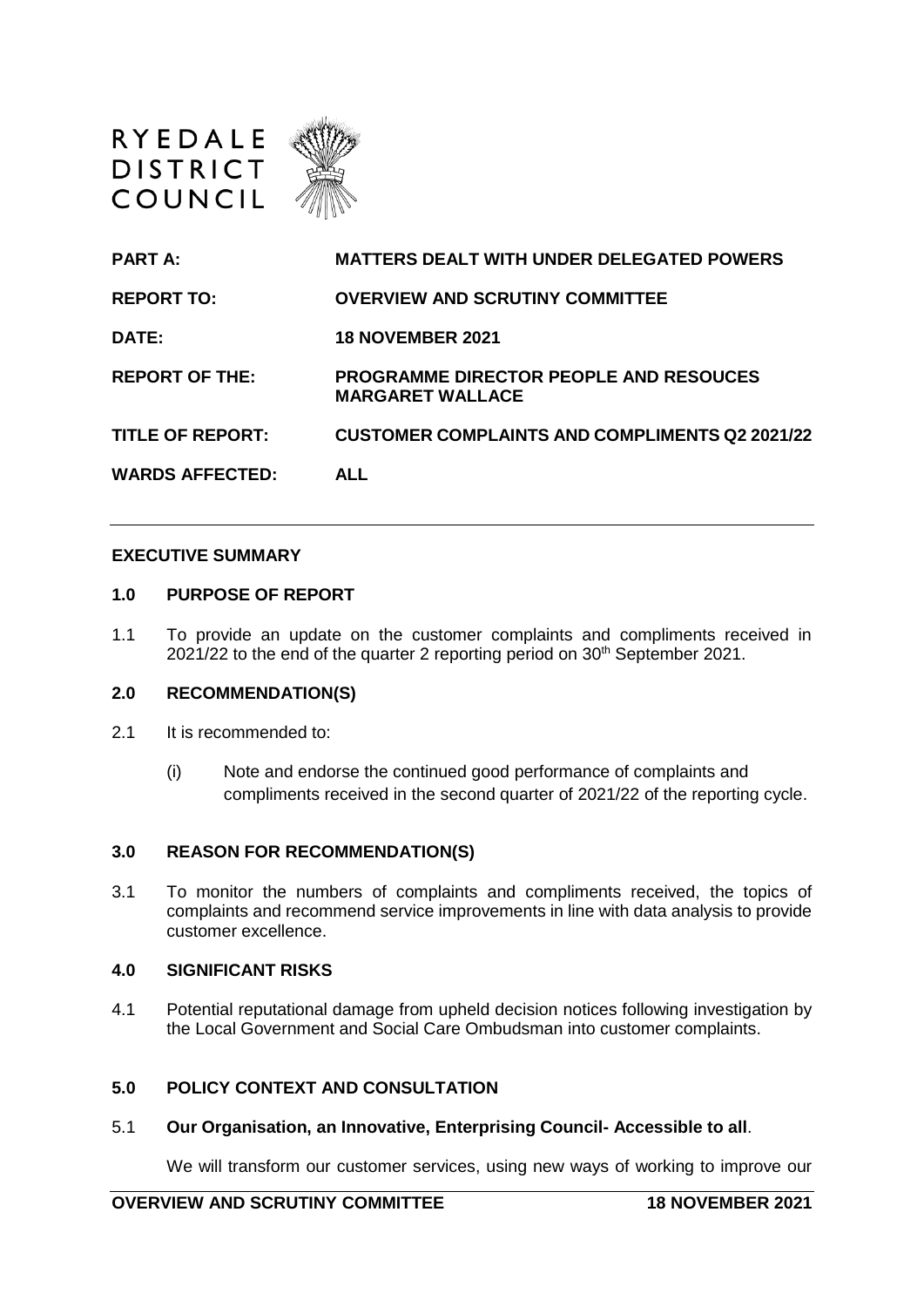responsiveness. We will support those who are digitally excluded or need support to access online services. We will bring partners into Ryedale House and provide options for a "one-stop" Public Services Hub. We will tackle inequality. Delivering better equality across the district is central to everything we do, and we are committed to doing all we can to be a welcoming and inclusive place characterised by diversity. We will improve our engagement with you, asking for your views, and using your feedback

# **6.0 REPORT DETAILS**

6.1 The customer complaints and compliments received form an important part of the feedback process for the Council to learn from any issues raised and improve how we deliver our services, to provide a better standard of service that is more responsive to people's needs. When analysing the customer complaints and compliments, they should be read in conjunction with each other to gain a full picture of the feedback received.

## **COMPLAINTS**

- 6.2 A complaint is defined within the Council as *"an expression of dissatisfaction about our action or lack of action, or about the standard of service provided by us or on our behalf".*
- 6.3 The Council operates a 2 stage complaints procedure to respond to the issues raised by complainants. At stage 1 we will acknowledge the submission of the complaint within 1 working day, details of the named officer dealing with the complaint and outlining the timescales for response. At stage 1 it is hoped that we have frontline resolution within ten working days. However, if the issue is complex and we cannot resolve within the 10 working days, we will contact the complaint or their representative to explain the reason for an extension.
- 6.4 If the complainant is not satisfied with the response, they receive about their stage 1 complaint, then they can request a stage 2 investigation. We will acknowledge the submission of their stage 2 complaint within one working day. Stage 2 deals with two types of complaints: Those that have not been resolved at stage 1 and those that are complex and require detailed investigation. Stage 2 complaints will be investigated by a senior manager. After this investigation, the senior manager will provide a full response to the complainant as soon as possible, and within 20 working days.
- 6.5 If the complainant is not satisfied with the stage 2 response, there is the option for the complainant to escalate to the Local Government and Social Care Ombudsman if they remain dissatisfied. The Ombudsman is a free and impartial service but will generally only consider complaints that have been through the internal 2 stage process at the Council first.
- 6.6 Since the Quarter 1 update in September 2021, the council has responded to a further 4 complaints in the period between 1 July 2021 and 30 September 2021. The total number of corporate complaints the council has handled so far this reporting year is 18. During the second quarter, 3 complaints (75%) were handled under Stage 1 of our complaints procedure with 1 complainant (25%) remaining dissatisfied with the Stage 1 outcome and advancing on to stage 2 of the corporate complaints process. The Stage 2 Complaint is still ongoing and on track for a response within the stage 2 response time frame (20 days) The Quarter 2 figures present a significant decrease in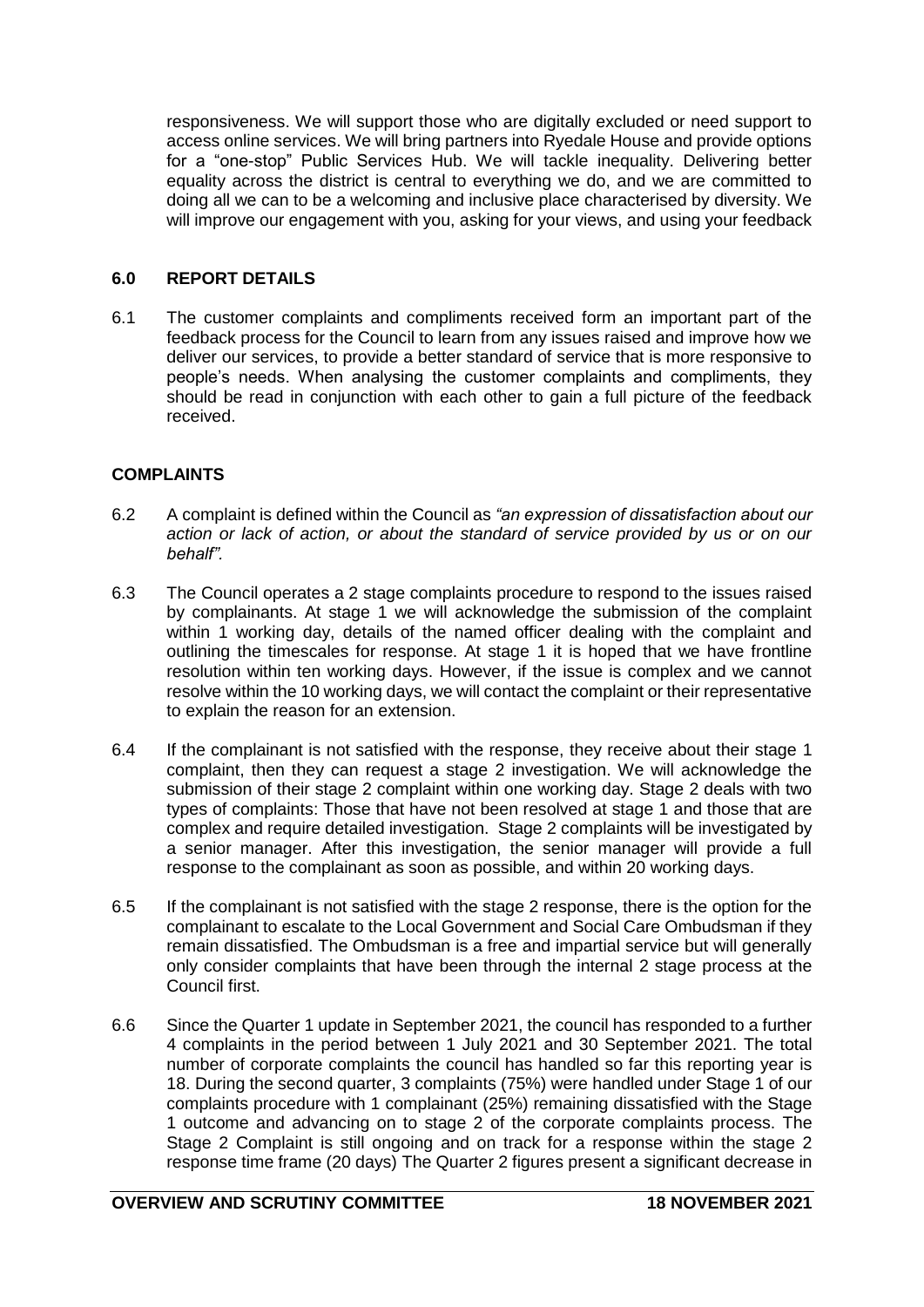the number of complaints compared to the previous quarter which shows the benefit of the changes implemented within the Complaints Handling team and the improvement achieved so far in the ongoing review of the administration process.

- 6.7 With the agreement of the complainant, one complaint received in Quarter 2 required the stage 1 handling timescales to be extended beyond the standard 10 days due to its complexity and need to revisit records in relation to the complaint across multiple services. All of the other complaints were answered within the procedural timescales set out in our Corporate Complaints Procedure. A detailed analysis of the breakdown of complaint topics, timescales and outcomes are attached (**Appendix 1)**
- 6.8 The analysis of the complaints received highlights that the majority of complaints received within Quarter 2 were not upheld as council procedures had been followed. However, complaints are an important part of the feedback process for the Council to learn from any issues raised and improve how we deliver our services, to provide a better standard of service that is more responsive to people's needs.
- 6.9 The analysis also highlights some areas where we have failed to provide customer excellence and were this has happened, we have apologised and made service improvements to address the areas of concern and provided staff refresher training. For example, an error with a bill calculation. We have apologised for this error and taken the action required to rectify the mistake and ensure future inaccuracies are avoided.
- 6.10 The complaint analysis shows a trend beginning to form in the complaint categories when looking at the overall complaints for 2021-22, with further complaints received in quarter 2 relating to our Public Toilets and COVID-19 related services (Covid-19 funding/grants)
- 6.11 The learning and actions resulting from complaints are an important element of the customer feedback reporting and improving services. Understanding the causes of the complaints and common themes inform learning and the identification of actions to address the underlying causes of the complaint being made. To ensure we continue to improve our services; customer service complaints officers will continue to work with the service to ensure high quality of response to complaints received. The officers will work with services to ensure timescales for complaints are met. They will also work with service departments to achieve service improvements to mitigate further complaints implementing a new service improvement plan from Quarter 3

# **COMPLIMENTS**

- 6.12 When analysing the customer complaints, it is important that this is done in conjunction with our compliments received to provide a full picture of our customer feedback. The number of service compliments recorded in the  $2021/22$  Quarter 2 period from  $1<sup>st</sup>$  July to 30th September 2021 is 24, giving a total of 40 compliments received during the reporting year to date.
- 6.13 Examples of some of the compliments from July to September 2021 include:

XXX called an ambulance after receiving a call from XXX. She called back to say how grateful she was that he kept her calm, was so professional, and how quickly he managed to get help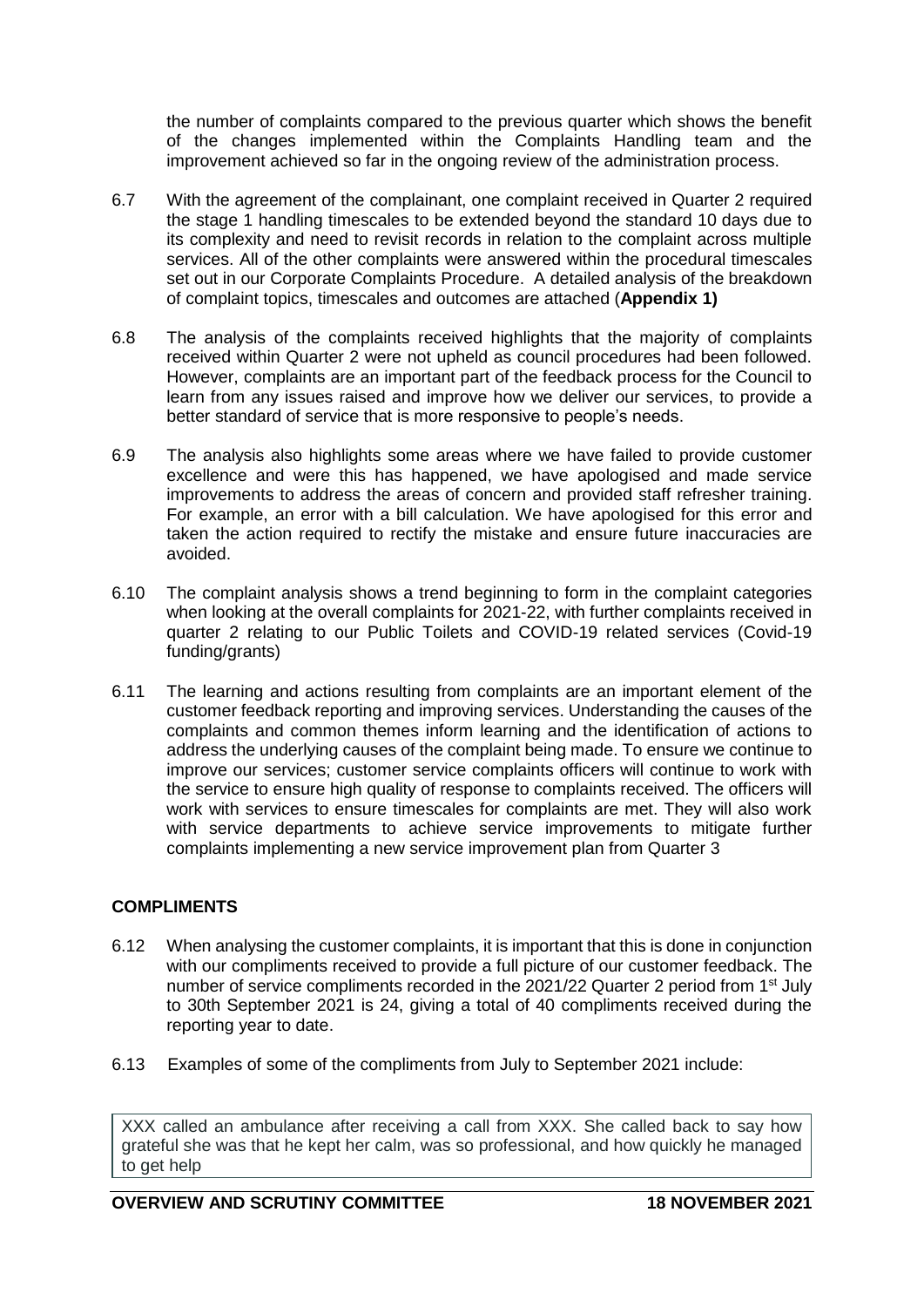More importantly I would like to thank you for the very professional approach you have taken in the handling of this planning application and the courtesy with which you have dealt with me at all times. I have particularly appreciated the dialogue we have had when you had concerns over aspects of the design allowing sensible reconsideration to be made by me with agreement of the applicant.

Please thank the team who dealt with the mattress that was dumped by the side of the B1248 south of Norton.

My wife & I have just had a little trip in our motorhome to Helmsley where we stayed in the Cleveland Way overflow car park. It is a great little facility & would like to thank whoever it was in Ryedale District Council who promoted the idea. Just to give an insight into what the value of us being there was to the local economy. In total we spent well over £150 & enjoyed our stay. There were 10 vans in total staying overnight & we saw their owners in & around the town throughout the day & evening so suspect they also spent readily. The facility sets Helmsley apart from other towns we have visited so I hope they it feels the benefits especially to small businesses.

I have just received excellent service from Customer Services and the garden waste team who have organised a special collection for my bin following the loss of our payment tag. XXX was polite, efficient, helpful and friendly and his service has reduced my stress levels considerably.

## **7.0 IMPLICATIONS**

- 7.1 The following implications have been identified:
	- a) Financial Costs are contained within the agreed budgets for the service.
	- b) Legal No complaints required to be escalated to Legal services for advice in quarter 1
	- c) Other (Equalities, Staffing, Planning, Health & Safety, Environmental and Climate Change, Crime & Disorder) There are no direct equality implication identified, all complaints are handled on a case by case basis taking into account individual's circumstances and details of events whilst liaising with complainants when required to fully understand the matter in depth to ensure the matter is fully addressed and resolved.

## **Margaret Wallace Programme Director People and Resources**

| <b>Author:</b>  | Steph Medcalf, Customer Services Project Officer |
|-----------------|--------------------------------------------------|
| Telephone No:   | 01653 600666 ext: 43453                          |
| E-Mail Address: | steph.medcalf@ryedale.gov.uk                     |

## **Background Papers:**

[Agenda Reports Pack Q1 committee update: Thursday 30thSeptember 2021](https://democracy.ryedale.gov.uk/documents/g3436/Public%20reports%20pack%2030th-Sep-2021%2018.30%20Overview%20and%20Scrutiny%20Committee.pdf?T=10)